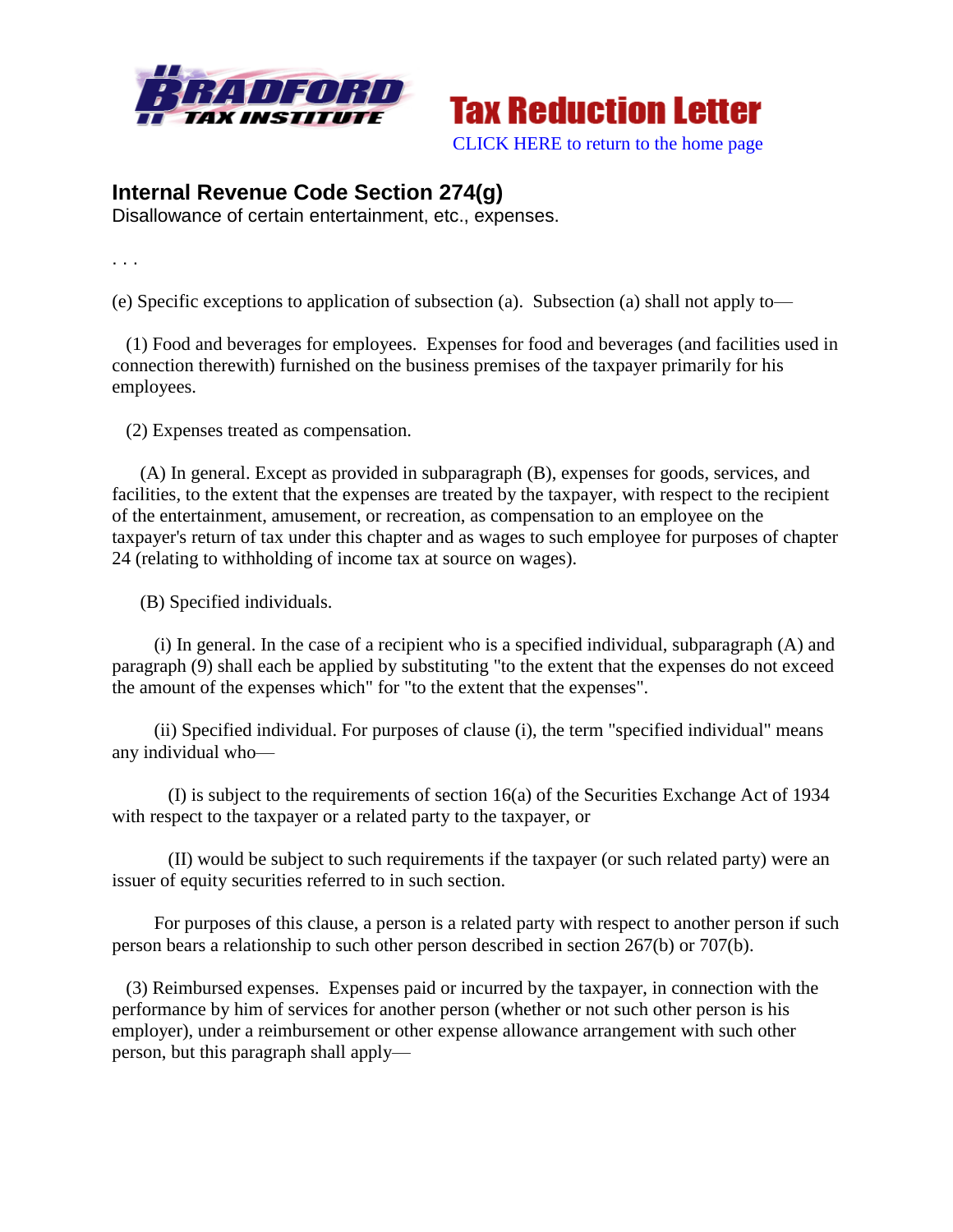(A) where the services are performed for an employer, only if the employer has not treated such expenses in the manner provided in paragraph (2), or

 (B) where the services are performed for a person other than an employer, only if the taxpayer accounts (to the extent provided by subsection (d)) to such person.

 (4) Recreational, etc., expenses for employees. Expenses for recreational, social, or similar activities (including facilities therefor) primarily for the benefit of employees (other than employees who are highly compensated employees (within the meaning of section 414(q))). For purposes of this paragraph, an individual owning less than a 10-percent interest in the taxpayer's trade or business shall not be considered a shareholder or other owner, and for such purposes an individual shall be treated as owning any interest owned by a member of his family (within the meaning of section 267(c)(4)). This paragraph shall not apply for purposes of subsection (a)(3).

 (5) Employee, stockholder, etc., business meetings. Expenses incurred by a taxpayer which are directly related to business meetings of his employees, stockholders, agents, or directors.

 (6) Meetings of business leagues, etc. Expenses directly related and necessary to attendance at a business meeting or convention of any organization described in section 501(c)(6) (relating to business leagues, chambers of commerce, real estate boards, and boards of trade) and exempt from taxation under section 501(a).

 (7) Items available to public. Expenses for goods, services, and facilities made available by the taxpayer to the general public.

 (8) Entertainment sold to customers. Expenses for goods or services (including the use of facilities) which are sold by the taxpayer in a bona fide transaction for an adequate and full consideration in money or money's worth.

 (9) Expenses includible in income of persons who are not employees. Expenses paid or incurred by the taxpayer for goods, services, and facilities to the extent that the expenses are includible in the gross income of a recipient of the entertainment, amusement, or recreation who is not an employee of the taxpayer as compensation for services rendered or as a prize or award under section 74. The preceding sentence shall not apply to any amount paid or incurred by the taxpayer if such amount is required to be included (or would be so required except that the amount is less than \$ 600) in any information return filed by such taxpayer under part III of subchapter A of chapter 61 and is not so included.

For purposes of this subsection, any item referred to in subsection (a) shall be treated as an expense.

(f) Interest, taxes, casualty losses, etc. This section shall not apply to any deduction allowable to the taxpayer without regard to its connection with his trade or business (or with his incomeproducing activity). In the case of a taxpayer which is not an individual, the preceding sentence shall be applied as if it were an individual.

(g) Treatment of entertainment, etc., type facility. For purposes of this chapter, if deductions are disallowed under subsection (a) with respect to any portion of a facility, such portion shall be